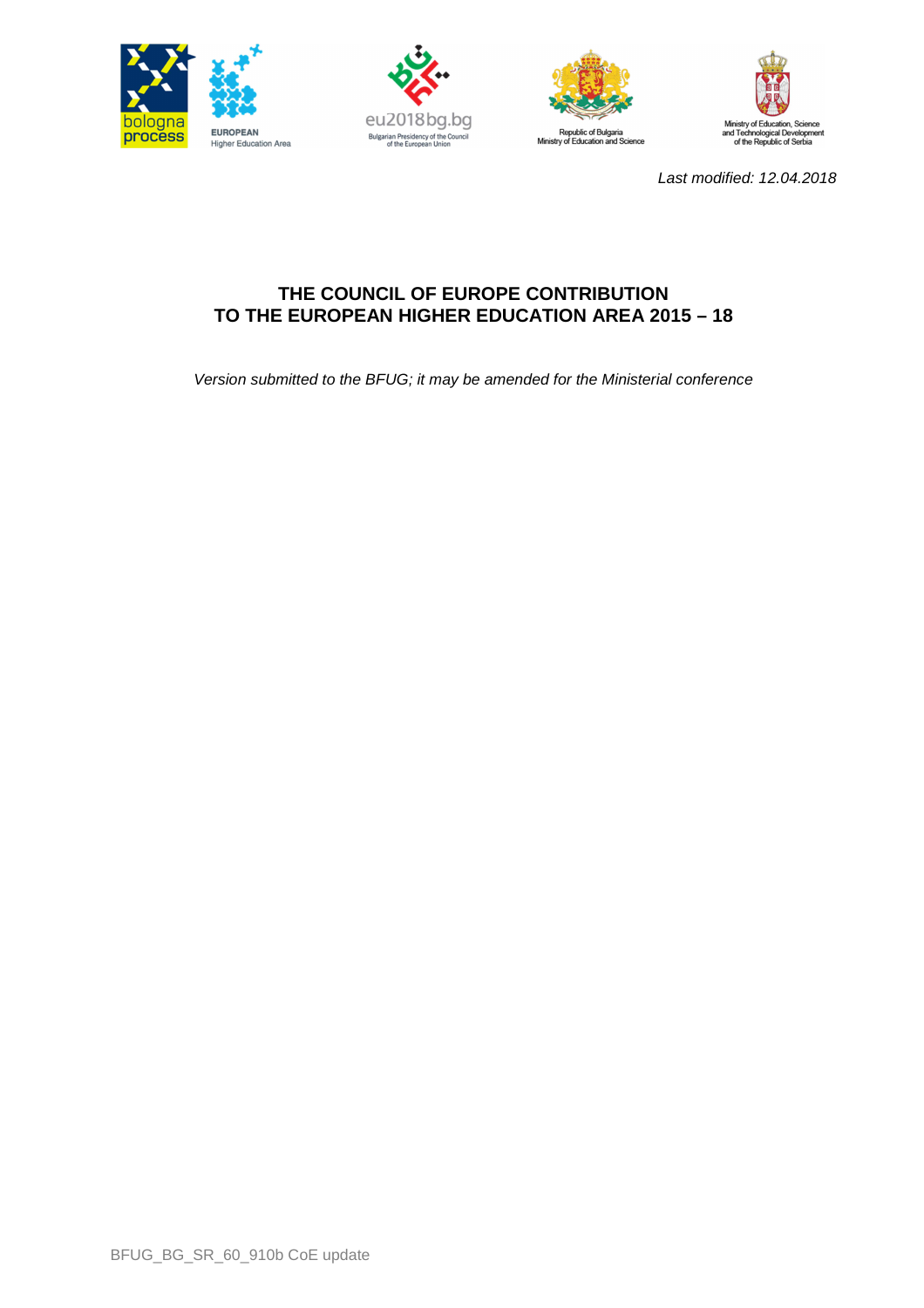## **Introduction**

The Council of Europe is a consultative member of the BFUG and Board. In the 2015 – 18 work program it was a member of the Advisory Groups on the Belarus Roadmap, Non-Implementation, and the review of the Diploma Supplement. With UNESCO, the Council of Europe is the co-depository of the Lisbon Recognition Convention, the only legally binding text of the EHEA, which had been ratified by all EHEA member States but one as well as by several non-EHEA countries.

### **Framework**

The Council of Europe's Education program is overseen by the Steering Committee on Educational Policy and Practice (CDPPE), made up of the representatives of all 50 States Party to the European Cultural Convention, including all 48 EHEA members. The current Chair of the CDPPE is Etienne Gilliard (Belgium), the Vice Chair Maria Fassari (Greece). A sub-group on higher education advises the CDPPE and its Bureau.

The Education Department is part of the Directorate of Democratic Citizenship and Participation, encompassing Education, Culture and Youth. Culture was integrated into the Directorate as of September 1, 2017. The Head of the Education Department is Sjur Bergan. The Education Policy Division is headed by Villano Qiriazi, the Division for Cooperation and Capacity Building by Sarah Keating and the European Centre for Modern Languages, located in Graz, by Sarah Breslin. Stefania Kruger (Education Policy Division) is Secretary to the CDPPE.

# **The Council of Europe Education program**

The Education program<sup>1</sup> aims to strengthen the contribution of Education to the Council of Europe's overarching goals of democracy, human rights, and the rule of law. In the 2018 – 19 program, adopted by the Committee of Ministers at the end of November 2017 and adjusted in April 2018, all education projects are incorporated into the overall program on Education for Democracy. Higher education is a policy area within the program as well as a part of several transversal projects, in particular:

- **►** Competences for Democratic Culture
- $\triangleright$  Ethics, Transparency, and Integrity in Education (ETINED)
- Education for Democratic Citizenship and Human Rights Education

#### **The democratic mission of higher education**

The Council of Europe organized a conference on "Higher Education for Diversity, Social Inclusion, and Community: A Democratic Imperative"<sup>2</sup> in cooperation with the International Consortium for Higher Education, Civic Responsibility and Democracy, the European Wergeland Centre and other partners at LUMSA University in Rome on June 15-16, 2017.

The conference was part of a series of conferences, called Global Fora, focusing on the democratic mission of higher education and held every three years on average. The trans-Atlantic cooperation on this issue draws on the different perspectives and strengths of partners in the US and Europe. While student and staff participation is a strong point of European higher education, US institutions overall gave a stronger record of engaging with their local communities, even if a number of European institutions also play an important role in this respect. On June 14 the Council of Europe and the Anchor Institutions Task Force organized a meeting, held at the Congregation for Catholic Education, of a number of European universities interested in developing their democratic mission in their local communities.

The conference in Rome will give rise to a volume in the Council of Europe Higher Education Series.

 $\overline{a}$ <sup>1</sup> See https://www.coe.int/en/web/education. A power point presentation will be found at https://rm.coe.int/rma/drl/objectId/090000168077bad8.

<sup>&</sup>lt;sup>2</sup> http://www.acu.edu.au/about\_acu/faculties,\_institutes\_and\_centres/centres/iace/2017\_rome\_global\_forum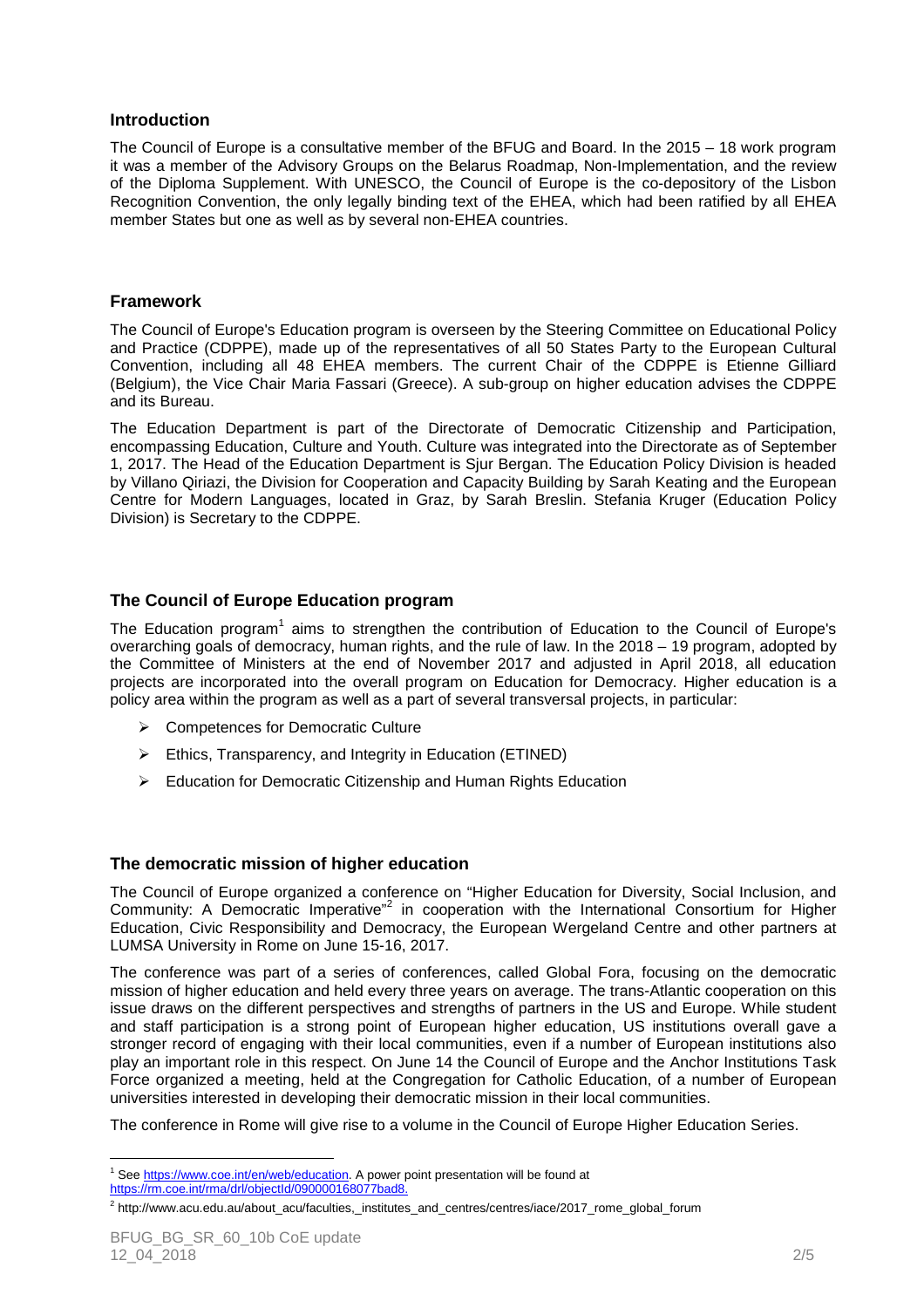Two main conferences are planned for 2018 – 19:

- $\triangleright$  An invitational conference focusing on the local mission of higher education institutions, in Dublin in early October 2018;
- $\triangleright$  A Global Forum, probably in late spring/early summer 2019 at Council of Europe Headquarters in Strasbourg and focusing on academic freedom and institutional autonomy.

The Council of Europe also played a key role in developing the **BFUG** discussion document on fundamental values submitted to the BFUG meeting in December 2016.

### **Education provision for refugees**

The Lisbon Recognition Convention Committee adopted a Recommendation on the recognition of qualifications held by refugees, displaced persons, and persons in a refugee-like situation at an extraordinary meeting in Strasbourg on November 14, 2017. The Recommendation and its Explanatory memorandum are accessible in the four languages of the Convention: English French, Russian, and Spanish.

In 2017 the Council of Europe and the Ministry of Education, Research and Religious Affairs of Greece ran the project "European Qualifications Passport for Refugees" (EQPR) aiming to facilitate the recognition of qualifications held by refugees even when these cannot be adequately documented. The project has relied on the strong participation of the ENICs of Greece, Italy, Norway and the United Kingdom. The methodology used for issuing the EQPR has successfully been tested thanks to on site and online evaluation sessions. 73 out of the 92 refugees who were interviewed by qualified credentials evaluators received the EQPR.

A three year follow-up project was launched at a conference in Athens on 28 March 2018. This project will be implemented in 2018 – 20 with the support of existing and additional partners, to further develop the methodology for assessing and describing refugees' qualifications in a common format and to gain broad acceptance for the EQPR so that neither refugees nor public authorities need to repeat the assessment process if and when refugees move to new countries. The new partners include the Italian Ministry of Education, the ENICs of Armenia, Canada, France, Germany and the Netherlands as well as a stronger role for the UNHCR. Italy, Norway, and Greece have already made contributions to the second phase of this project.

A documentary on the European Qualifications Passport for refugees and its benefit on refugees' lives was launched on November 13, on the eve of the meeting of the Lisbon Recognition Convention Committee in Strasbourg.

# **Ethics, Transparency, and Integrity in Education (ETINED)**

ETINED was established in 2015 as a network of specialists appointed by the 50 States parties to the European Cultural Convention. Its core mission is to exchange information and good practice on ethics, transparency and integrity in education with special attention to the fight against corruption and fraud in education and research. Its mandate is based on the assumption that issues regarding quality education and corruption can only be effectively addressed if all relevant sections of society commit fully to fundamental ethical principles for public and professional life rather than rely only on top-down regulatory measures.

Its work objectives are:

- A. Combatting education fraud
- B. Promoting integrity in higher education
- C. Supporting the effectiveness of ethical codes for the teaching profession as a mean of fostering ethics in education.

New publications in 2017 included studies on the Codes of conduct for teachers in Europe, a background study and South-East European Project on Policies for Academic Integrity. This latter study focuses on academic integrity in higher education in six countries of South East Europe: Albania, Bosnia and Herzegovina, Croatia, Montenegro, Serbia and "the former Yugoslav Republic of Macedonia". It provides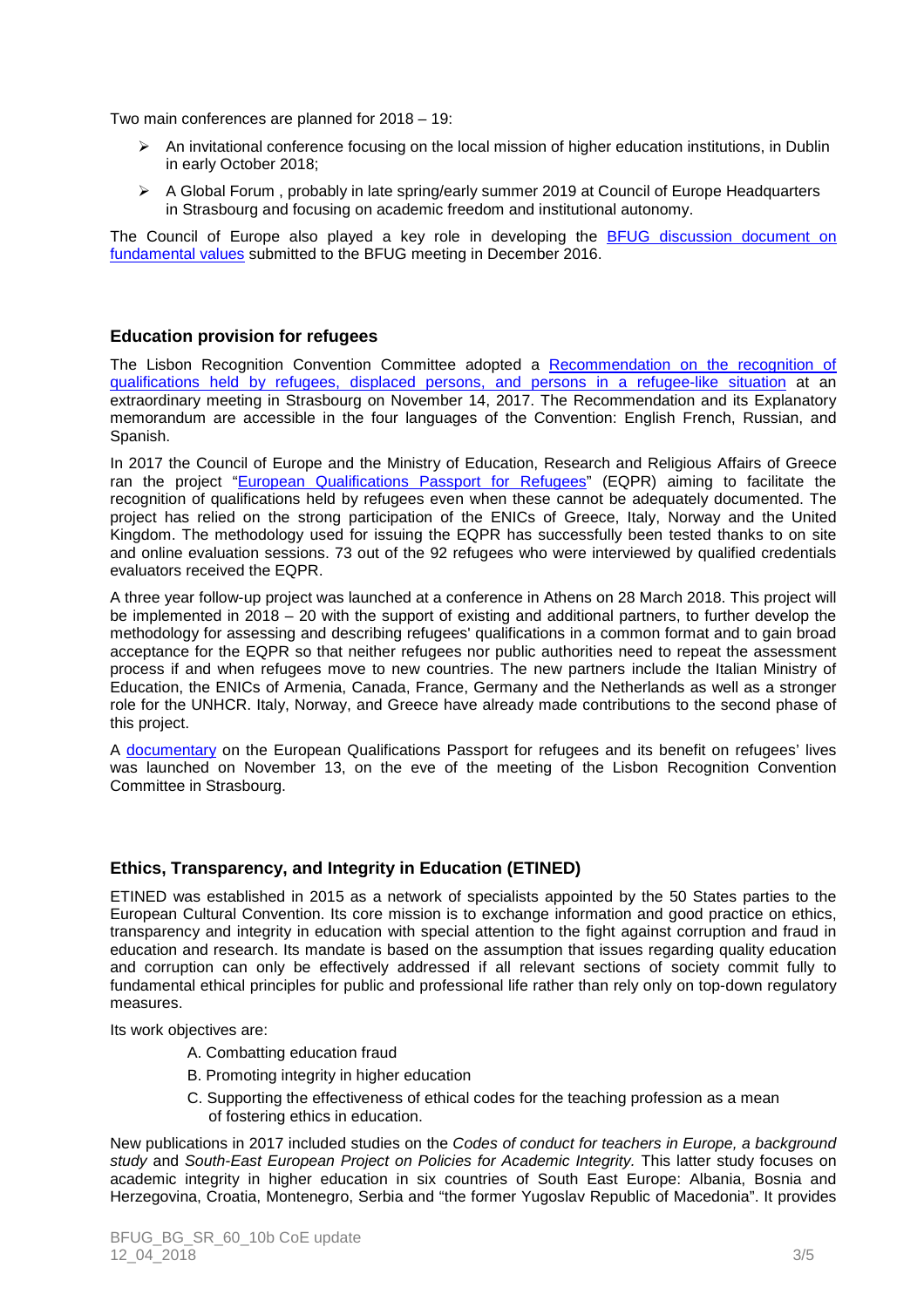an overview of policies and practices used in several higher education institutions in the region and also provides recommendations, examples of good practice and guidelines for policy makers and education professionals with a specific focus on plagiarism, academic dishonesty, examination cheating and ghostwriting.

All ETINED publications are available on: www.coe.int/etined

The latest ETINED plenary Session was held on February 15 and 16, 2018 in Strasbourg. It inter alia included a reflection on a possible policy framework document on education fraud covering the following themes:

- Contract cheating,
- Fraudulent credentials,
- Technology for cheating,
- Plagiarism,
- The transnational dimension of education fraud and cross-border cooperation.

# **Strengthen Integrity and Combat Corruption - Capacity Building programs**

#### Armenia

The first capacity building program in this field is being carried out under the EU/CoE Eastern Partnership Cooperation Framework 2015-2020 in Armenia "Strengthening Integrity and Combatting Corruption in Higher Education in Armenia". Expected outcomes include that education professionals and students have improved knowledge in strengthening integrity and combatting corruption in HE through training modules and a contribution to the effective implementation of the Anti-Corruption Strategy of the Government of Armenia.

About 120 staff and students from 16 higher education institutions have been trained in the application of three toolkits enhancing transparency and accountability in higher education governance, human resource management, student assessment and curricula development as well as on development of a Code of Ethics for their institutions. Through cascade training some 120 additional academic staff have been trained in the toolkit enhancing transparency and accountability in student assessment and curricula development.

#### South East Europe

In South East Europe, three higher education programs in Montenegro, Serbia and Kosovo<sup>\*</sup> focus on strengthening integrity and anti-corruption measures within **the European Union – Council of Europe Horizontal Facility** (2016-2019) for the Western Balkans and Turkey.

#### Montenegro

 $\overline{a}$ 

As a part of the overall reform of the higher education system in Montenegro, the Ministry of Education intends to adopt the Law on Academic Integrity by end of 2017. At the request of the Ministry, Council of Europe will provide technical assistance in developing this legislation. Specifically, technical assistance is being sought in connection with supporting the country's efforts to put in place an effective framework supporting academic integrity that is in compliance with relevant international standards with special emphasis on plagiarism. In order to provide assistance, Council of Europe will mobilise relevant expert(s) who will work with a working group tasked with the development of the law.

Members of ethical commissions at higher education institutions in Montenegro will also be trained under the auspices of the CoE project. The Ministry of Education has also requested assistance in the provision of capacity-building to the newly established Agency for Quality Assurance in Higher Education. The project will support the development of the training needs assessment for the Agency`s staff.

<sup>\*</sup> This designation is without prejudice to positions on status and is in line with UNSCR 1244 and the ICJ opinion on the Kosovo Declaration of Independence.